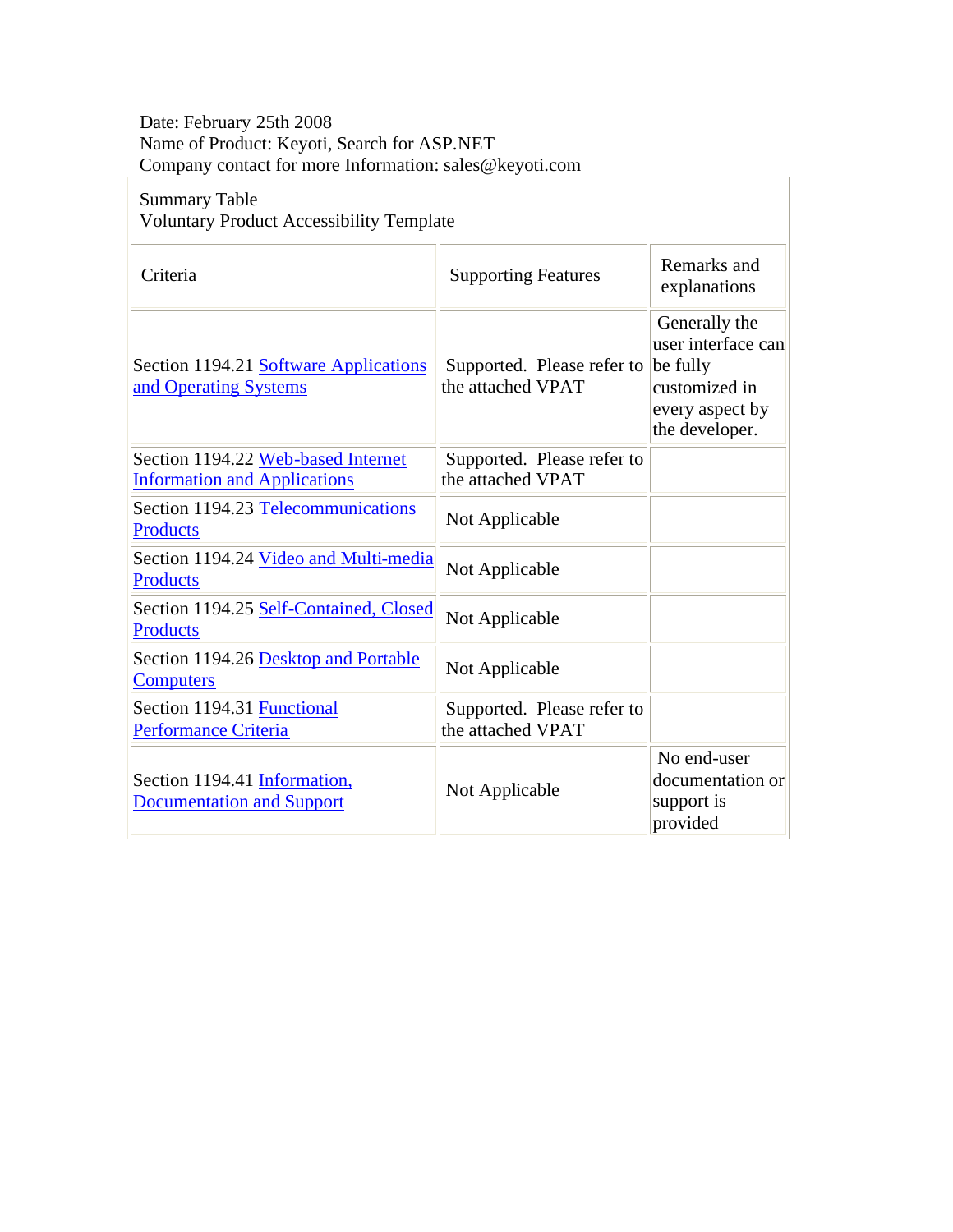| Section 1194.21 Software Applications and Operating Systems - Detail<br>Voluntary Product Accessibility Template™                                                                                                                                                                                                                                                                                                                                                                                                                                                                                  |                            |                                                                                                                              |
|----------------------------------------------------------------------------------------------------------------------------------------------------------------------------------------------------------------------------------------------------------------------------------------------------------------------------------------------------------------------------------------------------------------------------------------------------------------------------------------------------------------------------------------------------------------------------------------------------|----------------------------|------------------------------------------------------------------------------------------------------------------------------|
| Criteria                                                                                                                                                                                                                                                                                                                                                                                                                                                                                                                                                                                           | <b>Supporting Features</b> | Remarks and<br>explanations                                                                                                  |
| (a) When software is designed to run on<br>a system that has a keyboard, product<br>functions shall be executable from a<br>keyboard where the function itself or<br>the result of performing a function can<br>be discerned textually.                                                                                                                                                                                                                                                                                                                                                            | <b>Supports</b>            | Controlled by<br>standard web<br>controls which<br>are keyboard<br>accessible.<br>Result of search<br>is shown<br>textually. |
| $ $ (b) Applications shall not disrupt or<br>disable activated features of other<br>products that are identified as<br>accessibility features, where those<br>features are developed and documented<br>according to industry standards.<br>Applications also shall not disrupt or<br>disable activated features of any<br>operating system that are identified as<br>accessibility features where the<br>application programming interface for<br>those accessibility features has been<br>documented by the manufacturer of the<br>operating system and is available to the<br>product developer. | Supports                   |                                                                                                                              |
| $(c)$ A well-defined on-screen indication<br>of the current focus shall be provided<br>that moves among interactive interface<br>elements as the input focus changes.<br>The focus shall be programmatically<br>exposed so that Assistive Technology<br>can track focus and focus changes.                                                                                                                                                                                                                                                                                                         | Supports                   | Via standard<br>web based<br>controls                                                                                        |
| (d) Sufficient information about a user<br>interface element including the identity,<br>operation and state of the element shall<br>be available to Assistive Technology.<br>When an image represents a program<br>element, the information conveyed by<br>the image must also be available in text.                                                                                                                                                                                                                                                                                               | <b>Supports</b>            | Via standard<br>web based<br>controls                                                                                        |
| $(e)$ When bitmap images are used to                                                                                                                                                                                                                                                                                                                                                                                                                                                                                                                                                               | Supports                   | By default this is                                                                                                           |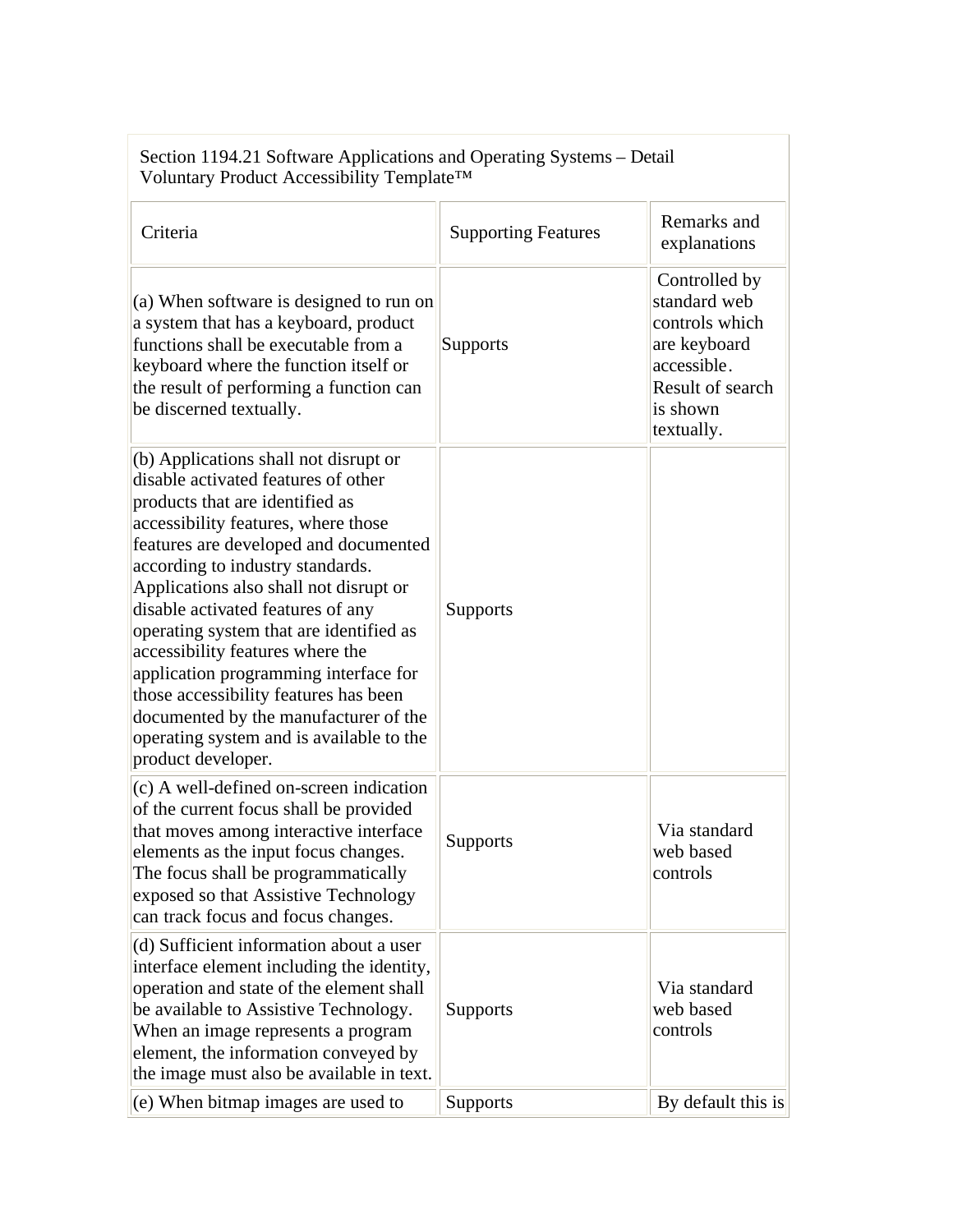| identify controls, status indicators, or<br>other programmatic elements, the<br>meaning assigned to those images shall<br>be consistent throughout an<br>application's performance.                                                                              |                 | true, however<br>developer is free<br>to modify UI to<br>their spec.                       |
|------------------------------------------------------------------------------------------------------------------------------------------------------------------------------------------------------------------------------------------------------------------|-----------------|--------------------------------------------------------------------------------------------|
| (f) Textual information shall be<br>provided through operating system<br>functions for displaying text. The<br>minimum information that shall be<br>made available is text content, text<br>input caret location, and text attributes.                           | <b>Supports</b> |                                                                                            |
| $(g)$ Applications shall not override user<br>selected contrast and color selections<br>and other individual display attributes.                                                                                                                                 | <b>Supports</b> |                                                                                            |
| (h) When animation is displayed, the<br>information shall be displayable in at<br>least one non-animated presentation<br>mode at the option of the user.                                                                                                         | <b>Supports</b> |                                                                                            |
| (i) Color coding shall not be used as the<br>only means of conveying information,<br>indicating an action, prompting a<br>response, or distinguishing a visual<br>element.                                                                                       | <b>Supports</b> | By default this is<br>true, however<br>developer is free<br>to modify UI to<br>their spec. |
| (j) When a product permits a user to<br>adjust color and contrast settings, a<br>variety of color selections capable of<br>producing a range of contrast levels<br>shall be provided.                                                                            | Not applicable  |                                                                                            |
| $(k)$ Software shall not use flashing or<br>blinking text, objects, or other elements<br>having a flash or blink frequency<br>greater than 2 Hz and lower than 55 Hz.                                                                                            | Supports        |                                                                                            |
| (1) When electronic forms are used, the<br>form shall allow people using Assistive<br>Technology to access the information,<br>field elements, and functionality<br>required for completion and submission<br>of the form, including all directions and<br>cues. | <b>Supports</b> |                                                                                            |

Section 1194.22 Web-based Internet information and applications – Detail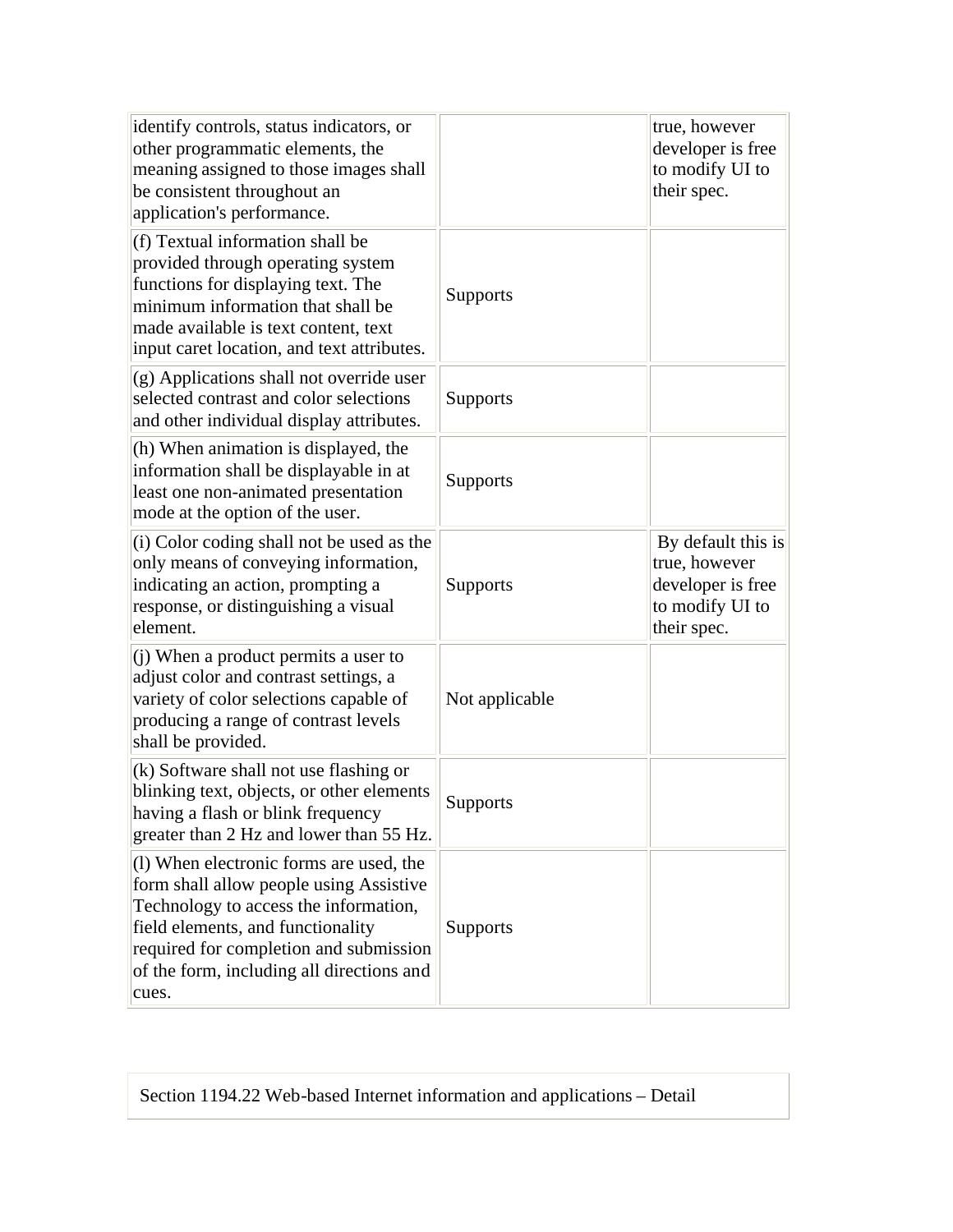| Voluntary Product Accessibility Template <sup>™</sup>                                                                                                                    |                            |                                                                                            |
|--------------------------------------------------------------------------------------------------------------------------------------------------------------------------|----------------------------|--------------------------------------------------------------------------------------------|
| Criteria                                                                                                                                                                 | <b>Supporting Features</b> | Remarks and<br>explanations                                                                |
| (a) A text equivalent for every non-text<br>element shall be provided (e.g., via<br>"alt", "longdesc", or in element<br>content).                                        | <b>Supports</b>            | By default this is<br>true, however<br>developer is free<br>to modify UI to<br>their spec. |
| (b) Equivalent alternatives for any<br>multimedia presentation shall be<br>synchronized with the presentation.                                                           | Not applicable             |                                                                                            |
| (c) Web pages shall be designed so that<br>all information conveyed with color is<br>also available without color, for<br>example from context or markup.                | Supports                   | By default this is<br>true, however<br>developer is free<br>to modify UI to<br>their spec. |
| (d) Documents shall be organized so<br>they are readable without requiring an<br>associated style sheet.                                                                 | <b>Supports</b>            |                                                                                            |
| (e) Redundant text links shall be<br>provided for each active region of a<br>server-side image map.                                                                      | Not applicable             |                                                                                            |
| (f) Client-side image maps shall be<br>provided instead of server-side image<br>maps except where the regions cannot<br>be defined with an available geometric<br>shape. | Not applicable             |                                                                                            |
| (g) Row and column headers shall be<br>identified for data tables.                                                                                                       | Not applicable             |                                                                                            |
| (h) Markup shall be used to associate<br>data cells and header cells for data<br>tables that have two or more logical<br>levels of row or column headers.                | Not applicable             |                                                                                            |
| (i) Frames shall be titled with text that<br>facilitates frame identification and<br>navigation                                                                          | Not applicable             |                                                                                            |
| (j) Pages shall be designed to avoid<br>causing the screen to flicker with a<br>frequency greater than 2 Hz and lower<br>than 55 Hz.                                     | <b>Supports</b>            |                                                                                            |
| $(k)$ A text-only page, with equivalent                                                                                                                                  | <b>Supports</b>            |                                                                                            |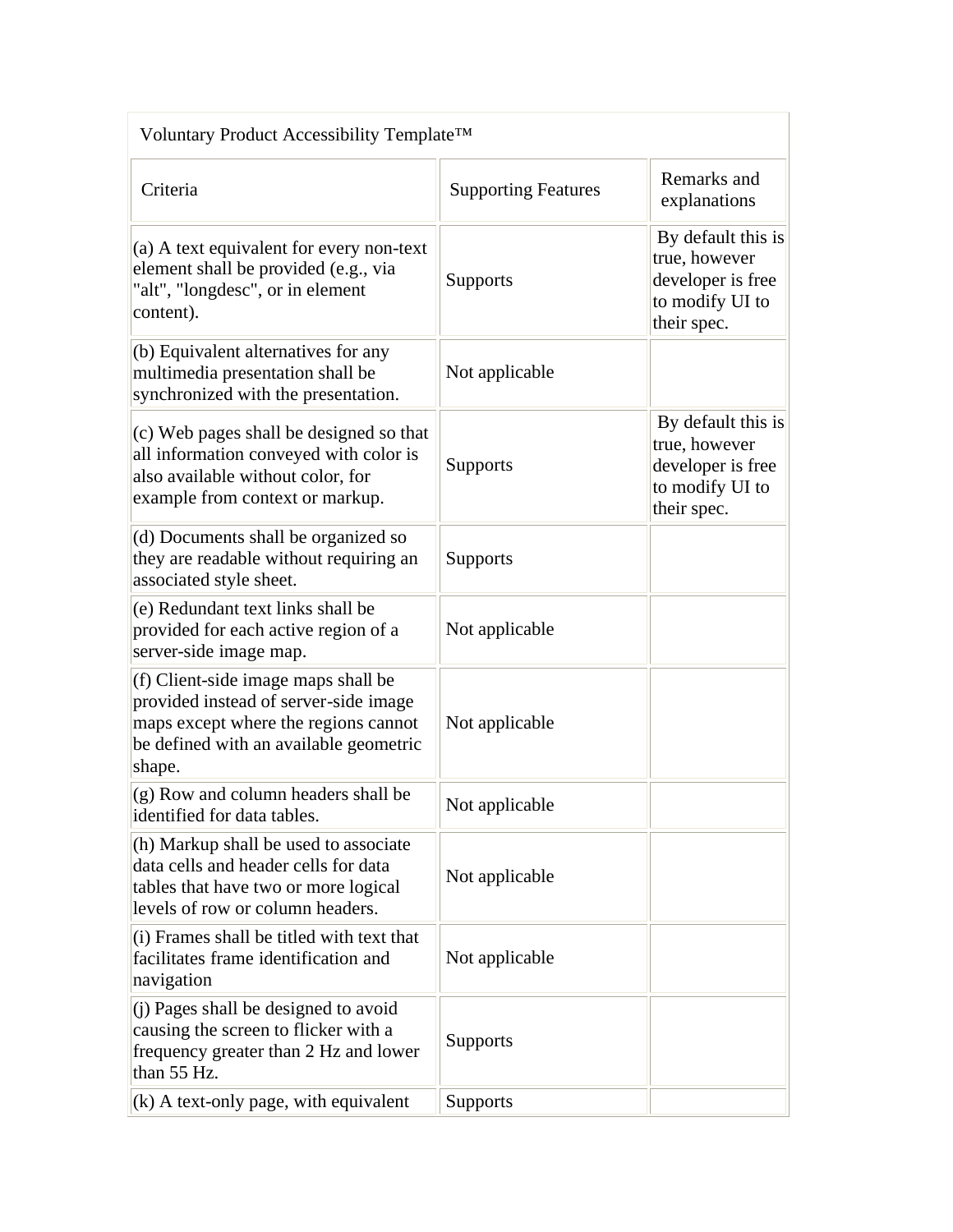| information or functionality, shall be<br>provided to make a web site comply<br>with the provisions of this part, when<br>compliance cannot be accomplished in<br>any other way. The content of the text-<br>only page shall be updated whenever<br>the primary page changes.                   |                |                         |
|-------------------------------------------------------------------------------------------------------------------------------------------------------------------------------------------------------------------------------------------------------------------------------------------------|----------------|-------------------------|
| (1) When pages utilize scripting<br>languages to display content, or to<br>create interface elements, the<br>information provided by the script shall<br>be identified with functional text that<br>can be read by Assistive Technology.                                                        | Not applicable |                         |
| (m) When a web page requires that an<br>applet, plug-in or other application be<br>present on the client system to interpret<br>page content, the page must provide a<br>link to a plug-in or applet that complies<br>with §1194.21(a) through (l).                                             | Not applicable | No plug-ins<br>required |
| (n) When electronic forms are designed<br>to be completed on-line, the form shall<br>allow people using Assistive<br>Technology to access the information,<br>field elements, and functionality<br>required for completion and submission<br>of the form, including all directions and<br>cues. | Supports       |                         |
| (o) A method shall be provided that<br>permits users to skip repetitive<br>navigation links.                                                                                                                                                                                                    | Not applicable |                         |
| (p) When a timed response is required,<br>the user shall be alerted and given<br>sufficient time to indicate more time is<br>required.                                                                                                                                                          | Not applicable |                         |

Note to 1194.22: The Board interprets paragraphs (a) through (k) of this section as consistent with the following priority 1 Checkpoints of the Web Content Accessibility Guidelines 1.0 (WCAG 1.0) (May 5 1999) published by the Web Accessibility Initiative of the World Wide Web Consortium: Paragraph (a) - 1.1, (b) - 1.4, (c) - 2.1, (d) - 6.1, (e)  $-1.2$ , (f)  $-9.1$ , (g)  $-5.1$ , (h)  $-5.2$ , (i)  $-12.1$ , (j)  $-7.1$ , (k)  $-11.4$ .

Section 1194.31 Functional Performance Criteria - Detail Voluntary Product Accessibility Template™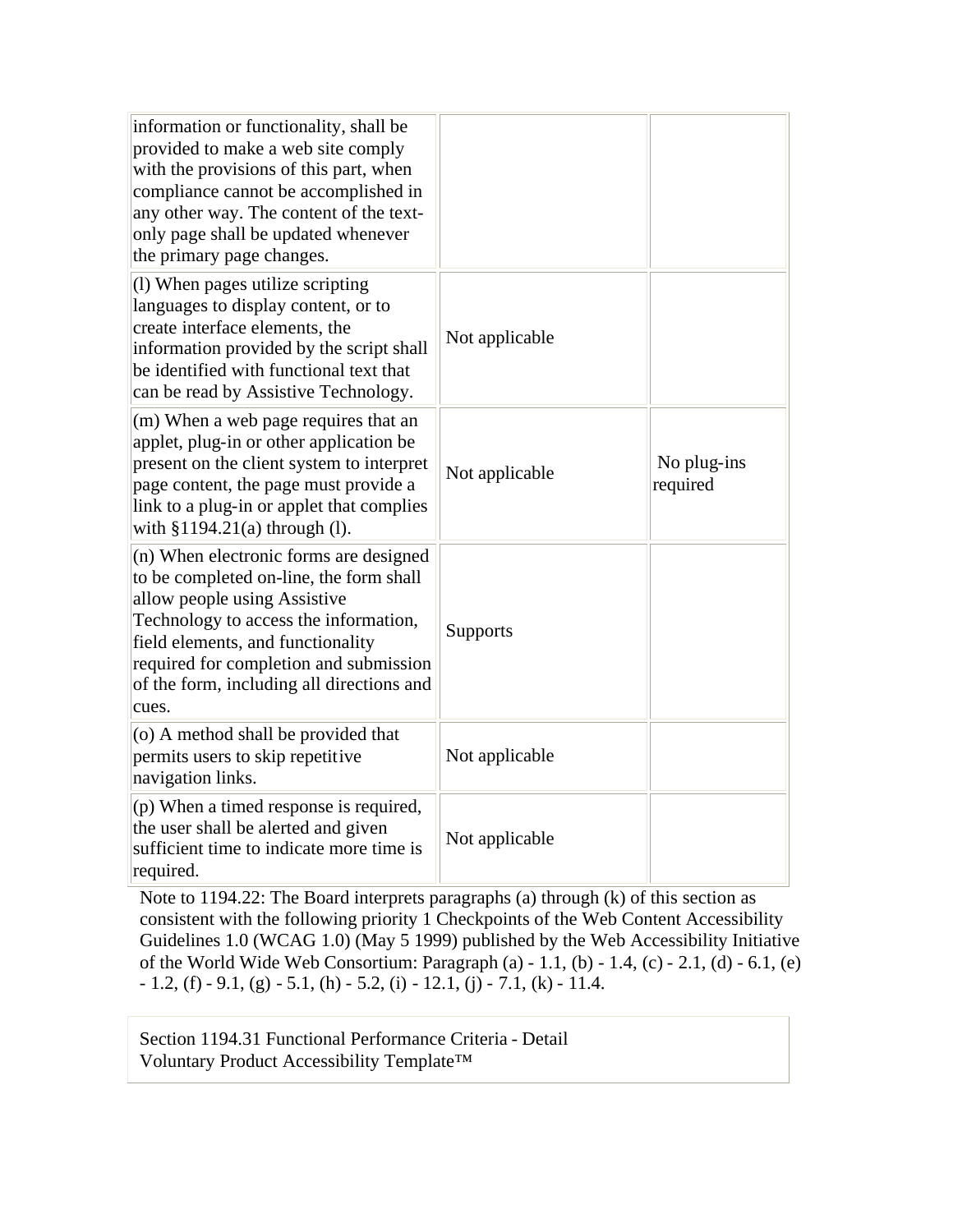| Criteria                                                                                                                                                                                                                                                                                                                                        | <b>Supporting Features</b> | Remarks and<br>explanations                                                                                             |
|-------------------------------------------------------------------------------------------------------------------------------------------------------------------------------------------------------------------------------------------------------------------------------------------------------------------------------------------------|----------------------------|-------------------------------------------------------------------------------------------------------------------------|
| $(a)$ At least one mode of<br>operation and information<br>retrieval that does not<br>require user vision shall be<br>provided, or support for<br><b>Assistive Technology used</b><br>by people who are blind or<br>visually impaired shall be<br>provided.                                                                                     | <b>Supports</b>            | Supports via standard web<br>controls                                                                                   |
| (b) At least one mode of<br>operation and information<br>retrieval that does not<br>require visual acuity greater<br>than 20/70 shall be<br>provided in audio and<br>enlarged print output<br>working together or<br>independently, or support<br>for Assistive Technology<br>used by people who are<br>visually impaired shall be<br>provided. | Supports with exceptions   | By default no audio is<br>provided, however it is<br>possible for an experienced<br>developer user to<br>implement this |
| (c) At least one mode of<br>operation and information<br>retrieval that does not<br>require user hearing shall be<br>provided, or support for<br>Assistive Technology used<br>by people who are deaf or<br>hard of hearing shall be<br>provided                                                                                                 | Supports                   |                                                                                                                         |
| (d) Where audio<br>information is important for<br>the use of a product, at least<br>one mode of operation and<br>information retrieval shall<br>be provided in an enhanced<br>auditory fashion, or support<br>for assistive hearing devices<br>shall be provided.                                                                              | Not applicable             |                                                                                                                         |
| (e) At least one mode of<br>operation and information                                                                                                                                                                                                                                                                                           | <b>Supports</b>            |                                                                                                                         |